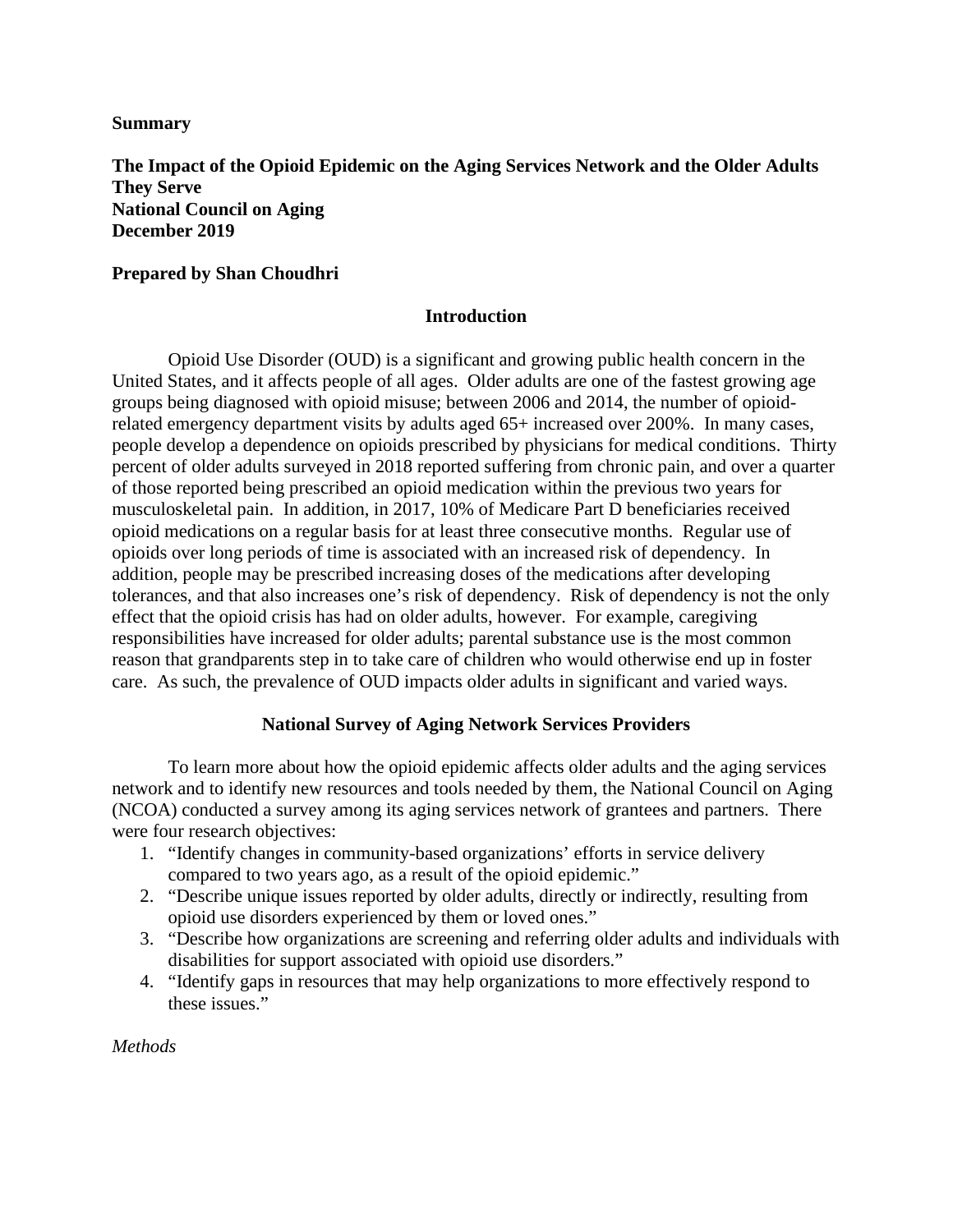The survey was administered between mid-January 2019 and mid-February 2019 via email to the NCOA's Center for Benefits Access and Center for Healthy Aging lists of community-based organizations (CBOs) that serve older adults. More than 200 CBOs, representing 40 U.S. states and Puerto Rico, responded. The vast majority of respondents (77%) represented rural geographies.

# *Results*

- 1. Seventy percent of CBOs reported needing to increase their efforts dedicated to addressing issues related to the opioid epidemic and older adults within the last two years.
- 2. Respondents cited the large amounts of opioids available to older adults, a lack of awareness of other types of pain treatment (e.g., exercise, cognitive behavioral therapy, and complementary/alternative approaches), insufficient dissemination of information about the potential for misuse, poverty, and mental health issues as the primary drivers of the crisis. The misconception that opioids are non-addictive because they are received legitimately from health professionals is widespread.
- 3. Over half of the respondents indicated that a significant percentage of their older adult clients are the primary caregivers for their grandchildren and that they became the primary caregivers due to parental opioid misuse. Over a third of CBOs reported that their older adults who are primary caregivers for grandchildren face health concerns and financial insecurity as a result of their caregiver status.
- 4. A large majority of CBOs reported that their older adult clients face several health concerns including not understanding how to manage pain without opioid medications, facing challenges obtaining necessary opioid medications due to increasing scrutiny, not having access to alternative therapies, and difficulty in preventing the theft of their prescribed opioid medications, among others. It was noted that doctors' increasing unwillingness to prescribe opioids is driving some older adults to obtain pain medications via illicit means.
- 5. A large majority of CBOs found that their older adult clients face several financial concerns related to the opioid epidemic including fears of increased reliance on federal benefits, a high incidence of prescription opioid theft by family members who intend to sell the medications, concerns about family members stealing money to buy prescription opioids, and fears of expending their savings on drug rehabilitation programs for themselves or their children, among others.
- 6. Despite the prominent issue of opioid misuse among the older populations served by the CBOs surveyed, less than a third of the CBOs screen for substance misuse on a routine basis. However, over half of the CBOs indicated that they have referred clients to treatment services when risk for opioid misuse has been identified.
- 7. Nearly all of the CBOs surveyed expressed a need for more opioid-related resources and trainings and felt that they could benefit from resources such as best practices (case studies, tip sheets, etc.), local and/or national referral sheets, webinars, concise online training modules, marketing materials, substance use screening/assessment tools, enewsletters, online toolkits, and group trainings, among others.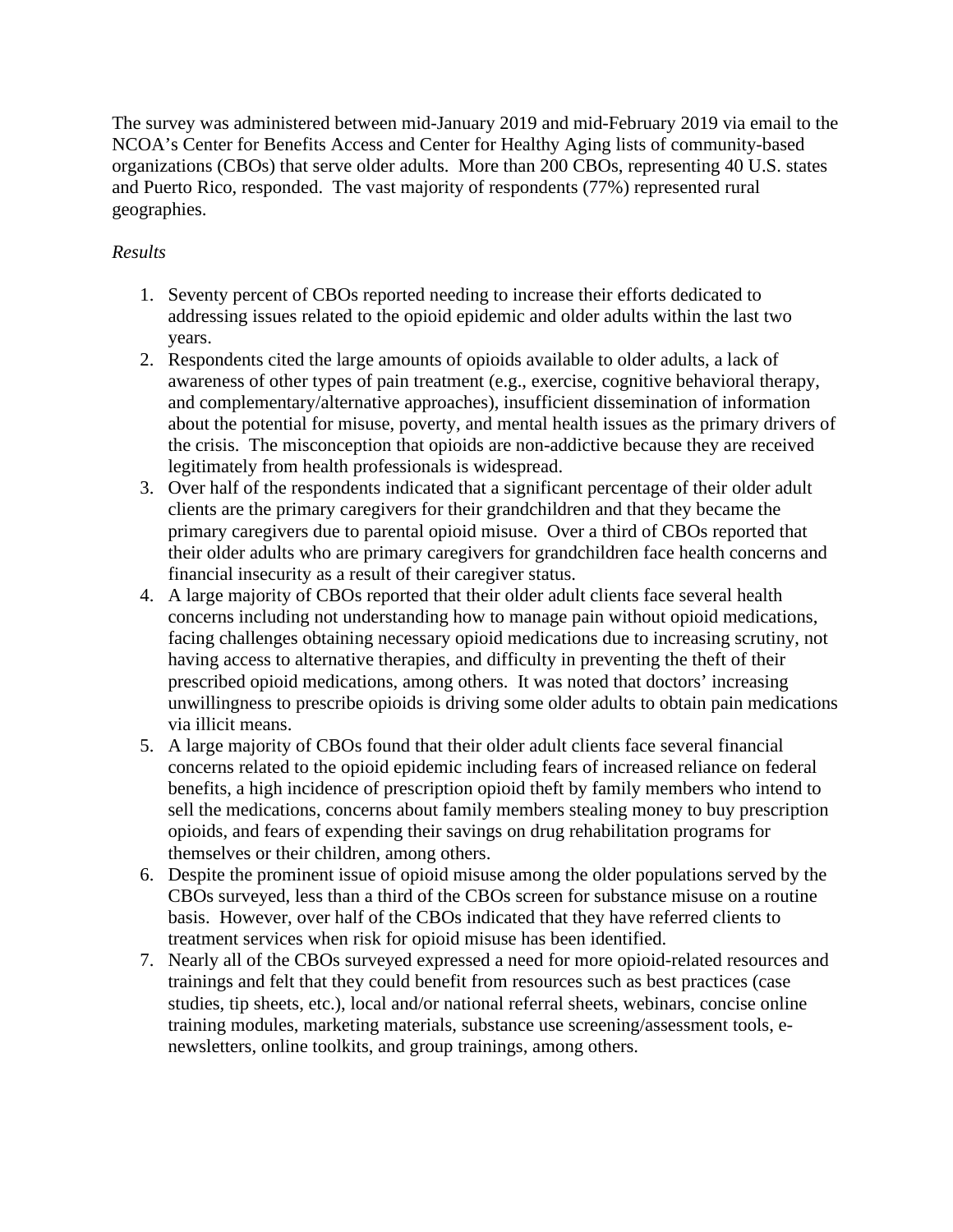#### **Conclusions**

There are several ways in which OUD affects older adults and their families. Older adults may be become direct victims of OUD or may face challenges as a result of others' OUD. However, the aging network is increasing its efforts aimed at alleviating opioid misuse, and there is an increasing need among community-based organizations for new resources and partnerships. The National Council on Aging is currently working on developing resources with other national organizations and with professionals who work with older adult populations.

## **Recommendations**

- 1. CBOs should increase their use of assessment/screening tools, and these tools should be standardized. CBOs should also implement training tools for their professionals to help them identify older adults who are at risk of OUD, and there should be robust referral pathways in place for substance use treatment via collaboration with local providers.
- 2. Greater efforts to improve awareness (i.e., via dissemination of educational materials produced by federal agencies like the Centers for Disease Control and Prevention) should be undertaken.
- 3. Older adults must have easier access to alternative approaches for pain management via methods such as expanded insurance coverage, and those who need opioid medications should have continued access to them in a low-risk, managed way.
- 4. Older adults and their perspectives on the OUD crisis should be considered by state and local efforts to address the crisis.
- 5. Older adults must be made aware of risk factors for financial fraud and abuse so that they can recognize when someone is stealing their medications, for example, and can report such a theft effectively.
- 6. Older adults should be aware of, and able to access, public benefits and legal options that can help them address the stresses, financial or otherwise, that come along with being caregivers or trying to access rehabilitation.
- 7. Collaboration between multiple stakeholders including the aging network, social services, healthcare providers, and the behavioral healthcare system is necessary for adequate planning and advocating for funding.

# **Limitations**

It is possible that CBOs in areas disproportionately affected by the opioid crisis were more willing to respond to the survey, leading to the possibility that the severity of the issue is misrepresented in the study as compared to the issue of OUD within the general population of older people. In addition, the survey asked for reporting from CBOs rather than from older adults themselves. Despite these limitations, however, the survey's findings are critical.

#### **Resources**

Please see the full report for summaries about, and links to more information about, the following resources and their specific roles in addressing the OUD crisis. They include reports, toolkits, trainings, best practices, and more.